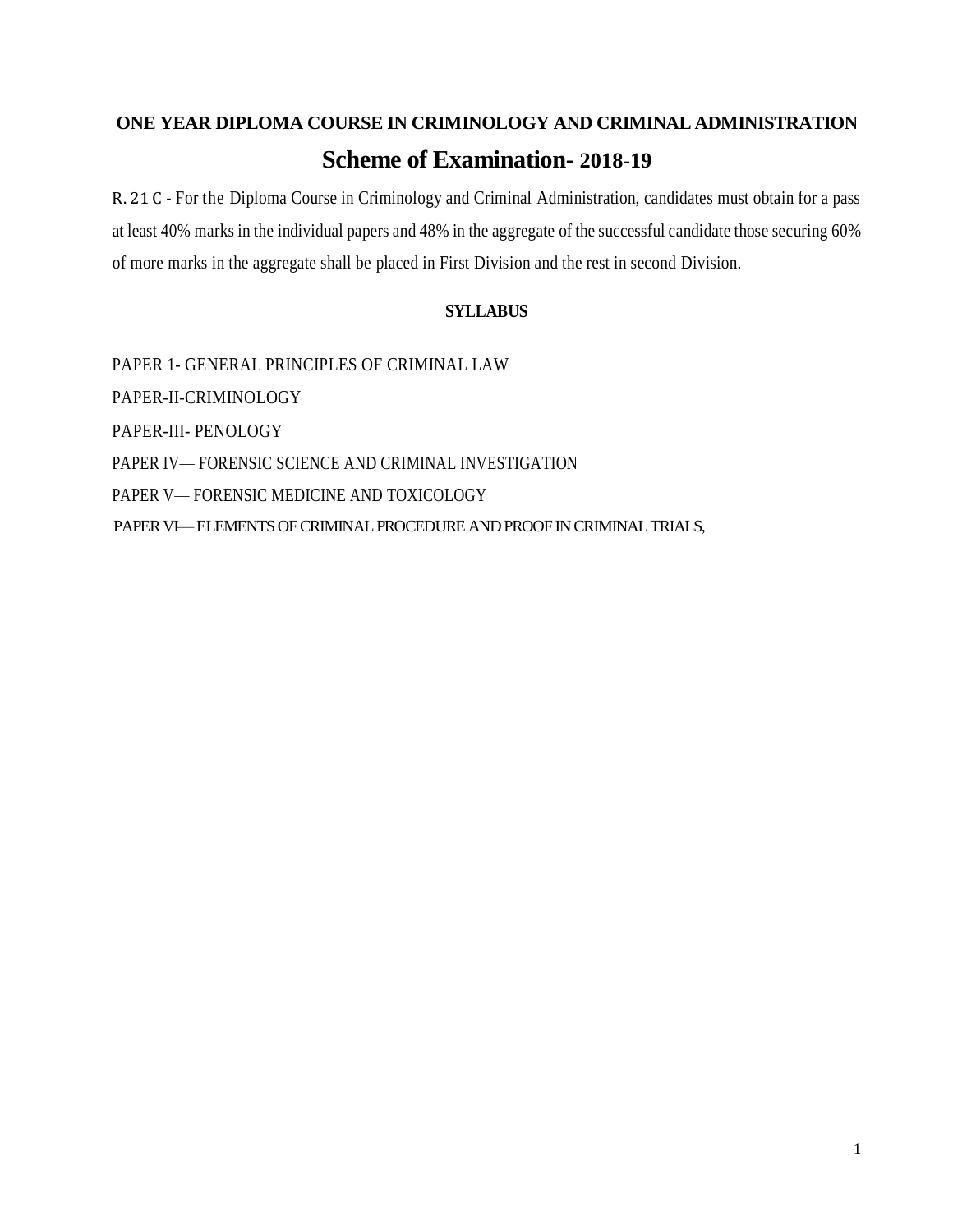## **SYLLABUS**

### **PAPER 1- GENERAL PRINCIPLES OF CRIMINAL LAW**

General Principles of Criminal Law under the Indian Penal Code (excluding specific offences-) and the Fundamental basis of statutory offences under the Prevention of Food Adulteration Act. Arms Act. Suppression of Immoral Traffic Act and Prevention of Corruption Act.

### **PAPER-II-CRIMINOLOGY**

- Meaning and Scope of Criminal Science.
- $\triangleright$  School of Criminology.
- Contribution of Sutherland.
- Juvenile Delinquency
- $\triangleright$  Recidivism
- Causes of Crime
- $\triangleright$  Social Forces and C rime
- $\triangleright$  Recent Trends in Crime including the problem of organised crime, black marketing. Corporate crimes, hidden-crimes, effects of crime
- $\triangleright$  Types of criminals
- Study of Criminal Behaviour of some tribes in India.

### **Book Recommended on Criminology and Penology:**

- 1. Sutherland : Principles of Criminology ( latest Edition)
- 2. Garofolo :Criminology Parts I, II and III ( Latest Edition )
- 3. Gillin :Criminology and Penology Part Ito part V ( Latest Edition).
- 4. Taft :Criminology ( Latest Edition ).
	- Part- I- Ch. 1. 3 for study.

Pan II-Omitting Ch. 6 rest for study

- Part III & IV—full for study.
- 5. Pillai :Principles of Criminology lectures 2, 3,4, 5,6,9, 11 and 12.
- 6. Cavan :Criminology

Part -I-Omitting

- Ch. *2* Part-II-full.
- 7. Lombroso Cesare :C r ime its cause and remedies
- 8. Different Reports published by Government of India from time to time.
- 9. Moral Approaches to Criminal law by Radzinowiez and Turner
- 10. New Horizons in Criminology by Barnes and Tetters.
- 11. Pioneers in criminology edited Mannbein
- 12. Criminology by Bonger.
- 13. Siddique M-Criminology.

### **PAPER III— PENOLOGY**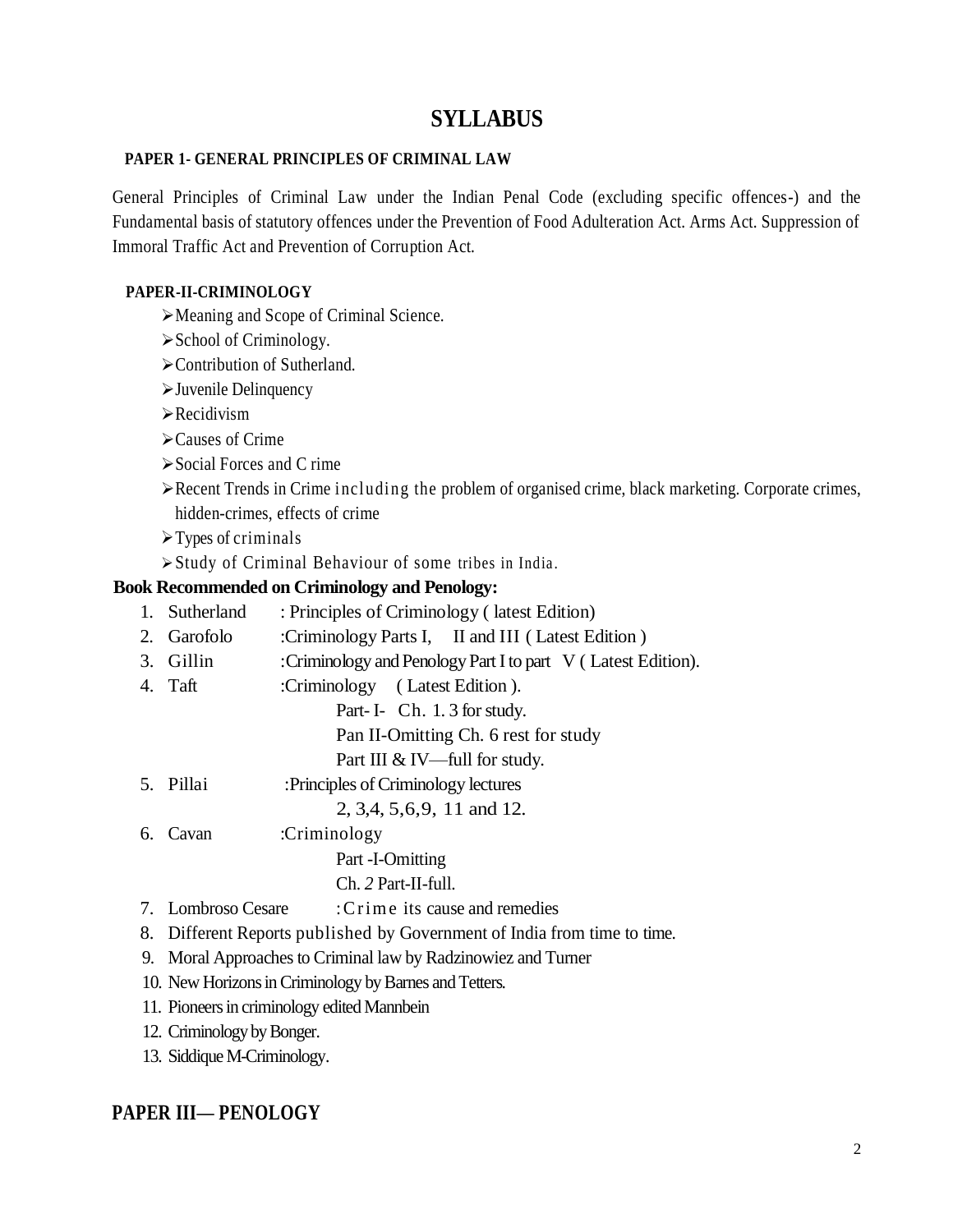### **PENOLOGY**

- $\triangleright$  Origin and evolution of Punishment
- $\triangleright$  Forms of punishment with special reference to capital punishment.
- $\triangleright$  Penal institutions. Prison system and its reforms in India with special reference to recent experiments.
- $\triangleright$  Correctional Institutions: Workhouses and houses of correction: Juvenile training school. Men's and women's reformatories: Borstal Institutions in India.
- Parole *&* Indeterminate sentence.
- $\triangleright$  Pardon.

### **Book Recommended on Criminology and Penology:**

- 1. Gillin: Criminology and Penology Part I to part V ( Latest Edition).
- 2. From punishment to Prevention by P. K. Sen.
- 3. Penology –Old and New by P. K. Sen.
- 4. Rationale of Punishment by Oppenheimer.
- 5. Crime, Courts and Probation.

### **PAPER IV- FORENSIC SCIENCE AND CRIMINAL INVESTIGATION**

The basic question in investigation - Qui Bono: the scene of crime: discovery of traces of physical evidence; classification and reference to classified record; systematization and classification of physical evidence and comparison with suspected material: the principles of exchange; the principles of heredity, Taxonomy; etc.

I-The Establishment of Identity of Individuals:

Branding, tattooing, Mutilating. Scars and Moles, Bantillon system; Photography: fingerprints: ridge characteristics : pros copy.

II -The Establishment of Partial Identity of Individuals: Footprints: hair, skin: blood grouping: physical peculiarities.

III—The establishment of the Identity of Physical Objects by Shape and Size: identifying: marks and impressions made by physical objects : shoe , prints : tyre and trademarks : die and tool marks : rupture or fracture marks.

IV — The Establishment of the Identity of Physical Objects by Physical and Chemical Analysis :Prints : coloured objects : metals : alloys : Chain & the earthen wares : cements : plaster: bricks: dust : soil : minerals : plastics.

V- Questioned Documents and the Identification of Handwritings: Paper, its types and identification; inks: pencils and writing tools: handwriting habit &flow: disguised writing comparison and points of identity: samples, various type of forgery and their detection; additions; erasures; alterations, seals: rubberstamps typewriting: printing blocks.

VI-The Identification of Fire-Arms and Cartridges and Related Problems .Types of fire-arms and their use; lime and range of firing; identification of a lire-arm with a cartridge case and bullet; miscellaneous fire-arm problems like origin or direction of fire

VII – Injuries to Persons: Evidentiary value of details of injuries; traces left by the weapon used; its range and direction; danger to clothing worn by the victim and the related problems; the flow of blood from injuries,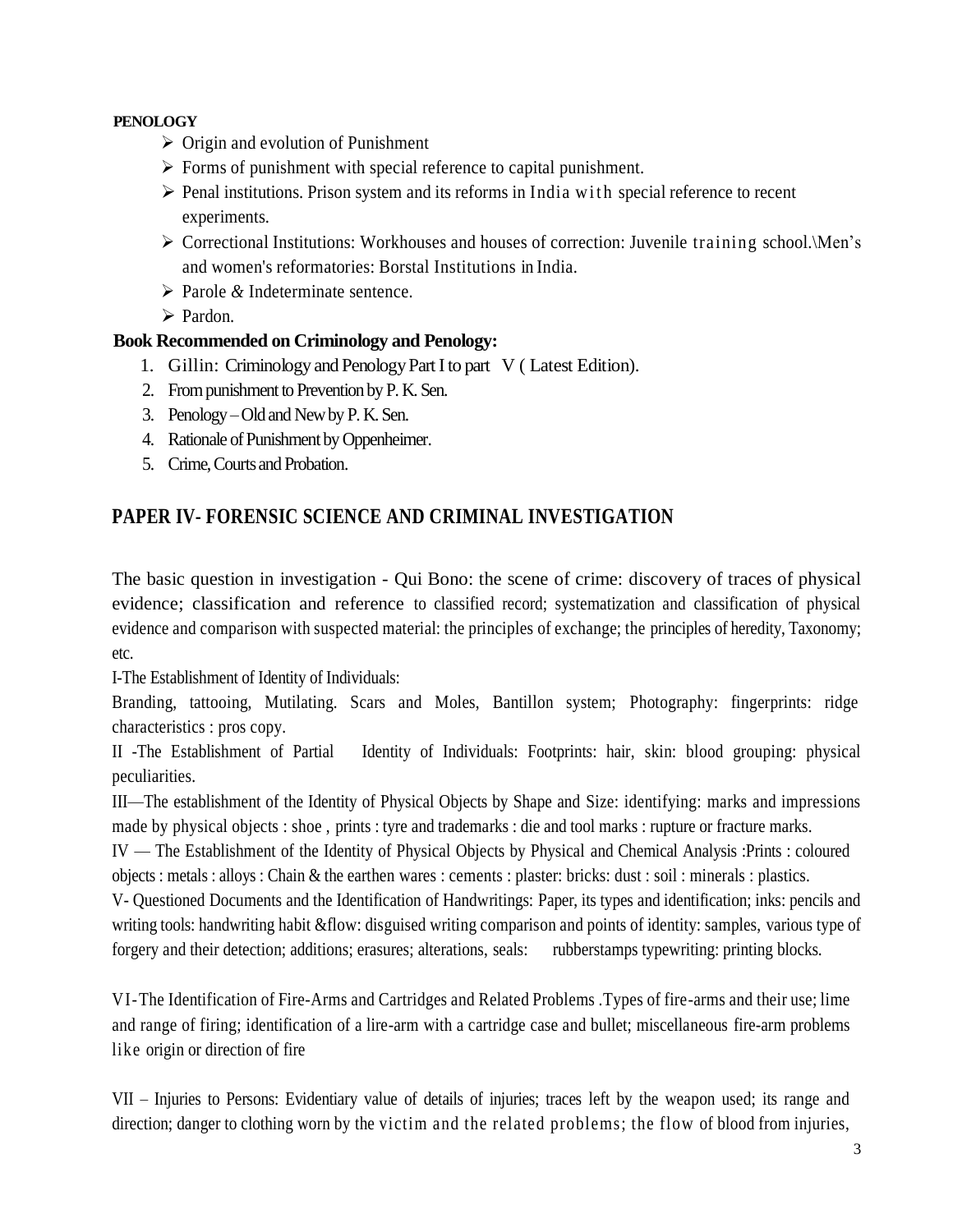the shape and direction of blood drops and their evidentiary value, the discovery of blood and semen stains on various objects: accidental deaths and suicides.

VIII— Miscellaneous Forensic Science Methods:

Restoration of numbers, examination of the. Walking picture of footprints; clothing: copper wire: pieces of wood etc. IX- Evidentiary value of Physical Evidence as Evaluated by a forensic Science Laboratory viz. Evidence: Fallibility of eye witnesses. The probative value of such evidence. Findings of scientific methods of investigation; their probative value. Assessment of value from actual cases. Value to be assigned to the different types of exhibits.

# **PAPER V— FORENSIC MEDICINE AND TOXICOLOGY**

### **1. Injuries**

- (a) Definition in law (Sec. 319. 320 1. P. C.) Grievous Injury.
- (b) Classification.
- (c). Cardinalfractures of different types of injuries.
- (d) Injuries of special regions.
- (e) Age of injuries.
- (f). Medico -legal aspects.
- 2. Burns *&* Scars.
	- (a) Classification of burns (Depurants).
	- (b) Causes of death after bums.
	- (c) Simple and grievous burns.
	- (d) Area of the body surface in burns and its relationships.
	- (e) Self-inflicted, accidental, suicidal, homicidal, burns.
	- (f) Ante-mortem and post-mortem burns.
- *3.* Asphyxia and Drawing :
	- (a) Cause of asphyxia, post-mortem appearances.
	- (b) Various types of violent asphyxia Deaths like hanging. Strangulation, throttling and traumatic asphyxia, and the post-mortem appearances commonly seen in these conditions.
	- (c) Drowning —Cardinal post-mortem signs, (i) Cadaveric spasm of hands,
	- (ii) Signs in the air passages, (iii) Stomach contents, (iv) Signs in the lungs.
	- (v) Demonstration of diatoms in the viscera.
- 4. Sexual offences:
- (a**) Rape:**
	- (i) Definition ( Sec 375 1. R C. )
	- (ii) Examination of victim Anatomy of hymen
	- (iii) Positive signs of rape.
	- (iv) Examination of the accused.
	- (v) Medico-legal aspects.
- (b) **Sodomy :**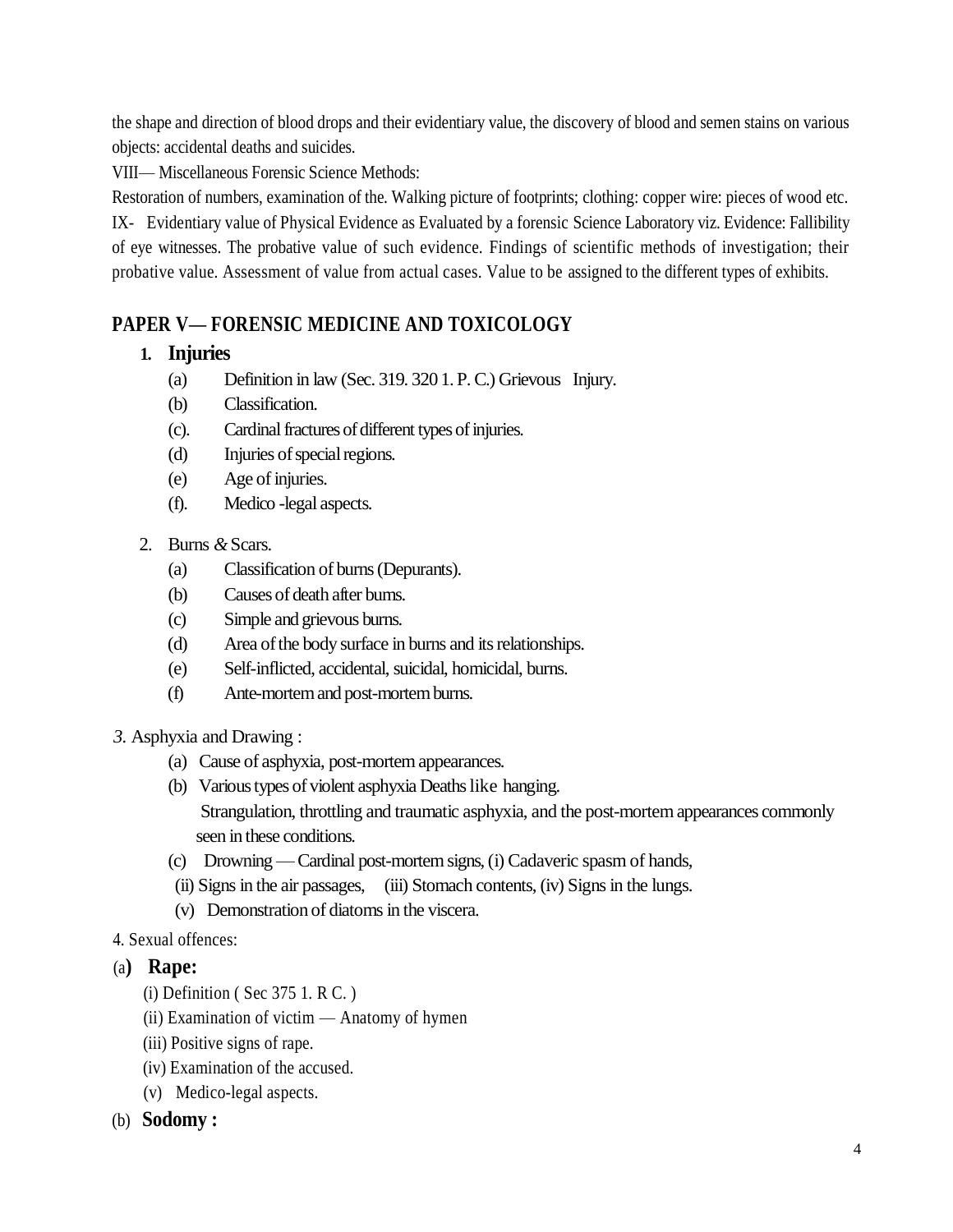- (i) Examination of the victim.
- (ii) Signs in the habitual passive agent.
- (iii) Examination of the accused.

### 5. **Autopsy:**

### (a) **Procedure — Aims & Objects— Difficulties.**

### **(b) Problems:**

- (i) Time since death Description of post-mortem changes, estimation of time since death from rigor post-mortem staining, putrefaction, adipocere formation, mummification changes in the eyes, skin, primary and secondary relaxation In drowning cases from floatation of the body. In dead bodies after burial. From the degree of digestion of stomach contents. From the change in the cerebo spinal fluid and the narrow cells of the sternum.
- (ii) Causes of death after bums.
- (iii) Ante-mortem or post-mortem injuries.
- (iv) Examination of human remains skeletal and multi lated remains. Establishment of age. Sex and Statute for the purpose of identity.
- (c) Infanticide: Definition dead born, still born viable foetus, criteria for separate existence.
- (d) Exhumation: Rules and procedure -

### **6. Examination of blood stains**

Physical, Chemical & Serological. Blood grouping its basic principles.

### **7. Insanity :**

Definition ( See 84 I PC )

Modern concept—classification - Legal test of insanity .Observation of an alleged lunatic - Restraint of the insane. Civil and criminal responsibility of a lunatic. Testamentary capacity. Reception order on petition.

### **8. Poisons :**

Classification of poisons. Diagnosis of poisoning. Examination of poisoning case. Brief Toxicology of the following common poisons—Opium, dhatura barbivarates. Cannabis India, Arsenic Copper Sulphate. Leac, Strychnine. Cocaine. Alcohol, Organo phosphorus Compounds, Carbon monoxide, Hytiocyanci acid. Pot. Cynide, Phosphorus. Snake bite.

### **9. Intoxication :**

Definition (Sec. 85 & 86, I.P.C.) regarding alcoholic intoxication. Alcohol, Ganja, Bhang, Dhatura, opium, morphine.

### **Books Recommended for Papers** IV **and V :**

1. Modern Criminal Investigation: Harry Soderman and John J.O. Conell (Published by funk & Wangnalls Co. Inc. New York).

- 2. Criminal Investigation: Paul L. Kirk, Ph. D. (Published by Inter Science Publishers, Inc. ( New York ).
- 3. Criminal Investigation: Cr. A and cross. (Published by Sweet & Maxwell, Limited London).